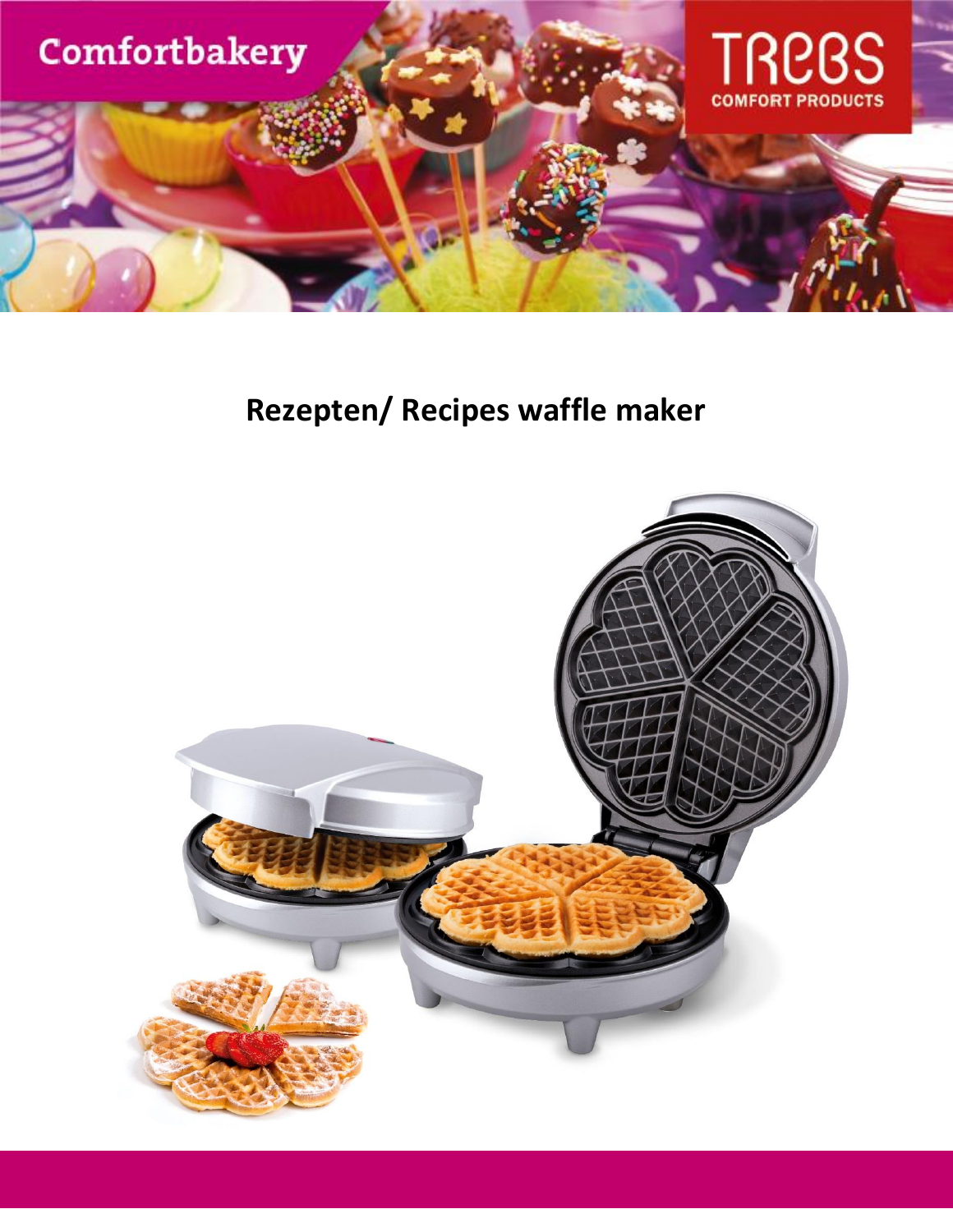



# Content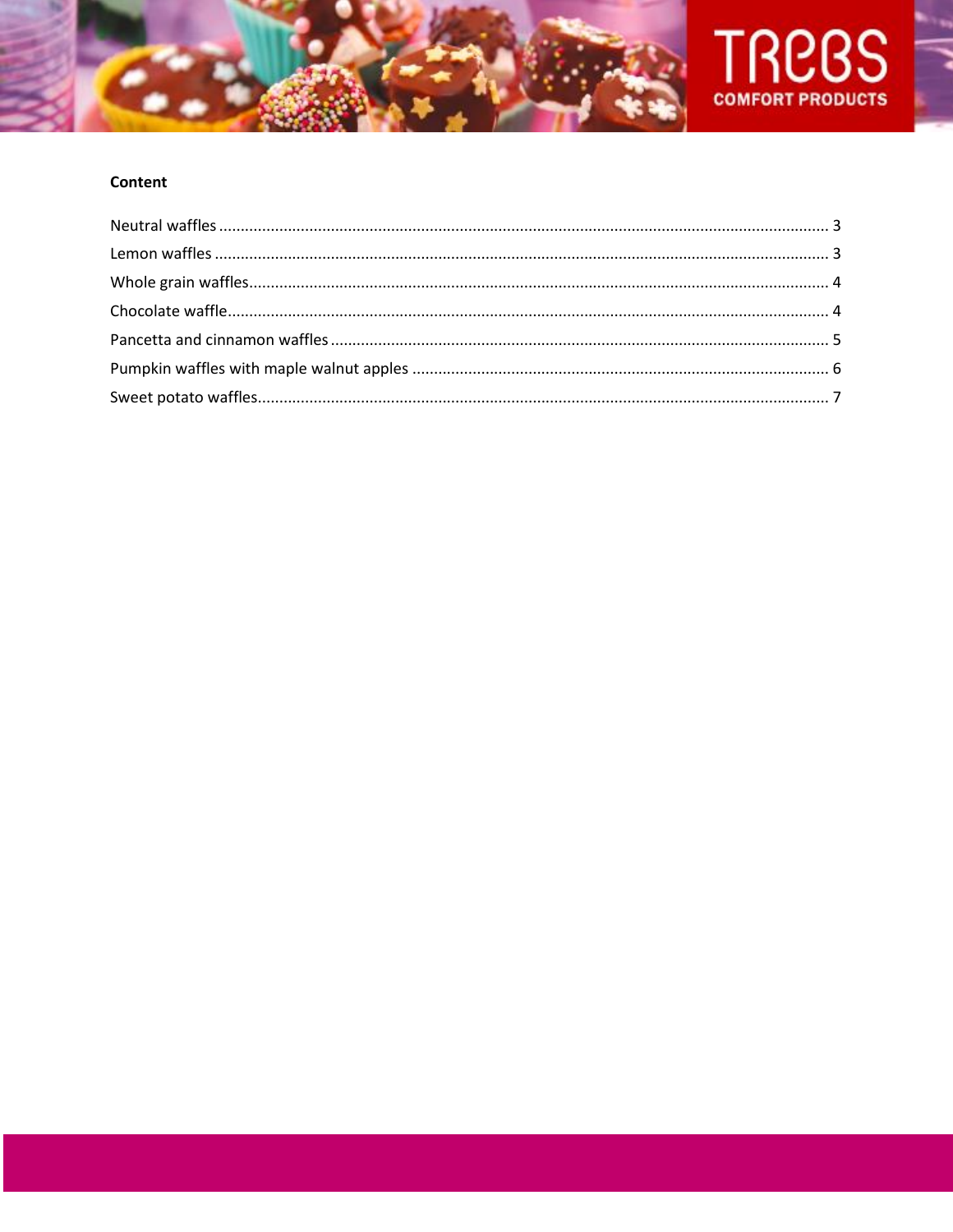

#### **Recipes**

There are two ways to prepare basic waffle; an easy and quick way and a more extensive way. Both are described below.

# **Ready-made cake mix**

You can use a ready-made cake mix from the supermarket for preparing the waffle, such as neutral cake mix, chocolate cake mix, vanilla cake mix, muffin mix etc. The dough should be prepared according to the description on the packaging. Consequently, add the dough to a piping bag and fill each mold with a tuft of dough. Not too full, the dough will rise during the baking process! A general guideline that could be followed is 3 to 5 minutes preparation time per batch of waffle. You can use a toothpick or skewer to check the progress of the cakes pops.

# **Self-made cake mix**

There are several options when it comes to preparing your own basic waffle.

# <span id="page-2-0"></span>**Neutral waffles**

### *Ingredients*

- 190 grams flour
- 1 teaspoon baking powder
- ¼ teaspoon salt
- 120 grams butter
- 225 grams sugar
- 1 small bag of vanilla sugar
- 2 eggs
- 225 ml. milk

Put the butter and sugar in a bowl and beat it with a mixer until it is light and creamy. Add the eggs and the vanilla sugar and blend it well. Consequently add the flour, the baking powder, the salt and the milk. Blend well with the mixer. Fill each mold with about 1 tablespoon of batter. Bake the waffle for 4 to 5 minutes. Use a toothpick or skewer to check the progress of the waffles.

### <span id="page-2-1"></span>**Lemon waffles**

*Ingredients*

- 60 grams butter, softened
- 110 grams sugar
- 1 teaspoon lemon peel
- 1 egg
- ½ teaspoon lemon extract
- 95 grams flour
- ½ teaspoon baking powder
- ¼ teaspoon baking soda
- dash of salt
- 3 tablespoons milk
- 1 tablespoon lemon juice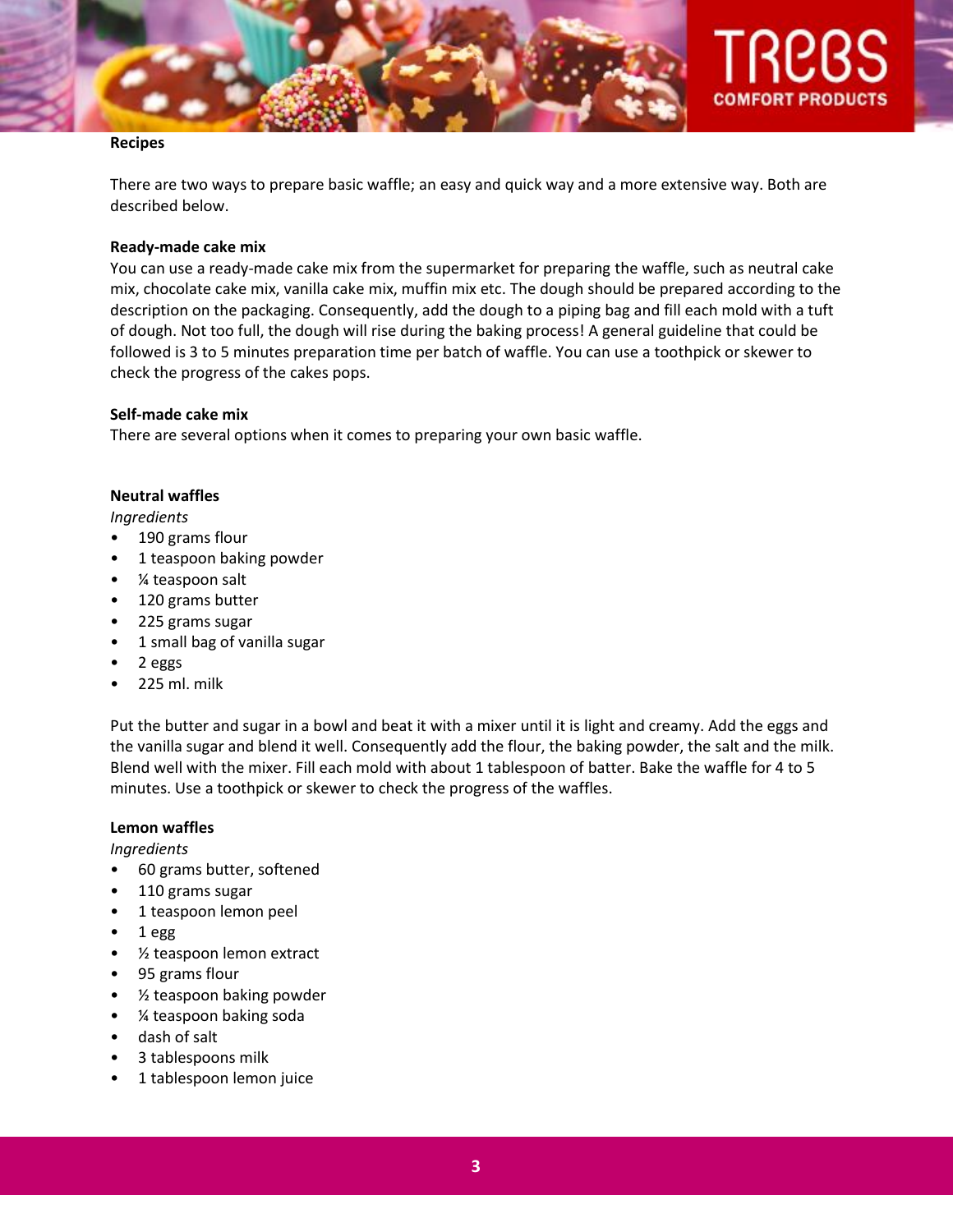

Put the butter and sugar in a bowl and beat it with a mixer until it is light and creamy. Add the lemon peel, eggs and the vanilla sugar and blend it well. Consequently add the flour, the baking powder, baking soda, the salt, the milk and the lemon juice. Blend well with the mixer until it is smooth. Fill each mold with about 1 tablespoon of batter. Bake the waffle for 4 to 5 minutes. Use a toothpick or skewer to check the progress of the waffles.

# <span id="page-3-0"></span>**Whole grain waffles**

- 175 gram plain flour
- 100 gram rolled oats
- 40 gram firmly packed light brown sugar
- 2 tbsp wheat germ
- 4 tsp baking powder
- 1 tsp ground cinnamon
- Pinch fine salt
- 2 large eggs
- 375 ml milk
- 55 gram unsalted butter, melted
- 65 ml groundnut or walnut oil
- Maple syrup

# Preheat the waffle iron.

Whisk the flour with the oats, sugar, wheat germ, baking powder, cinnamon, and salt in a medium bowl. In another medium bowl, lightly whisk the eggs, then add the milk, butter, and oil.

Gently stir the wet ingredients into the dry ingredients with a wooden spoon or whisk, to make a batter. Take care not to over work the batter, it's fine if there are a few lumps.

Pour 85 to 125ml of batter per waffle and cook until the outside of the waffle is crisp and inside is cooked through, 3 to 5 minutes. Repeat with remaining batter.(The time varies depending on the size and spread of a waffle iron). Serve warm with maple syrup.

# <span id="page-3-1"></span>**Chocolate waffle**

- 200 gram plain flour
- 50 gram sugar
- 45 gram cocoa powder
- 1 tsp baking powder
- $\bullet$  1 tsp salt
- 0,5 tsp bicarbonate of soda
- 3 eggs, beaten
- 60 gram unsalted butter, melted and slightly cooled
- 1 tsp vanilla essence
- 450 ml buttermilk at room temperature
- 125 gram chocolate chips
- Vegetable spray for the waffle iron

Preheat waffle the iron.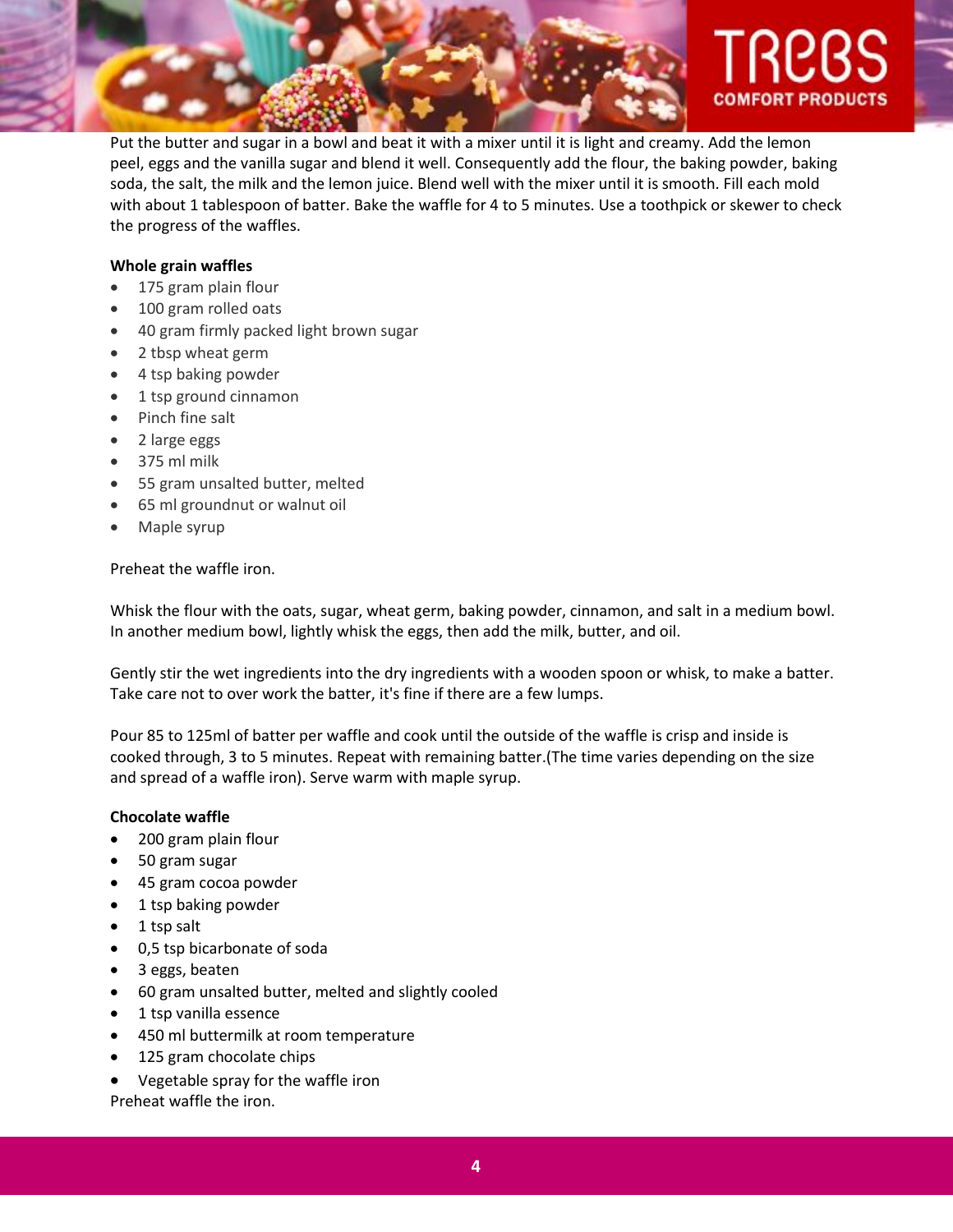

Combine the flour, sugar, cocoa powder, baking powder, salt, and baking soda in a medium bowl. In another bowl beat together the eggs, melted butter and vanilla. Add the buttermilk.

Stir the wet ingredients into the dry and then add the chocolate chips, and stir until well combined. Allow to rest for 5 minutes.

Ladle the recommended amount of waffle batter onto the centre of the iron. Close the iron top and cook until the waffle is crispy on both sides and is easily removed from the iron. Serve immediately or keep warm in an oven preheated to 200C/gas 6, until ready to serve.

# <span id="page-4-0"></span>**Pancetta and cinnamon waffles**

- 80 grams chopped walnuts
- 1 tbsp vegetable oil, plus 80 ml, plus extra for greasing the waffle iron
- 3 slices pancetta (125 gr), about  $\frac{1}{2}$  cm thick, diced into  $\frac{1}{2}$  cm pieces
- 420 gram Waffle mix (or your own recipe)
- $\bullet$  2 eggs
- 360 ml water
- 1,5 tsp ground cinnamon
- $\bullet$  0,5 tsp salt
- 120 ml maple syrup

Preheat the oven to 180 degrees C/Gas 6. Spread the walnuts in an even layer on a baking sheet. Bake for 10 to 12 minutes until toasted. Set aside to cool.

Preheat and lightly grease the waffle iron.

Heat the oil in a medium skillet over medium-high heat. Add the pancetta and cook until brown and crispy, about 3 to 5 minute1 s. Transfer the pancetta to a paper towel-lined baking sheet to cool.

Combine waffle mix, eggs, vegetable oil, water, cinnamon, and salt in a large mixing bowl. Using a whisk, blend the ingredients together until smooth. Stir in the pancetta. Pour the batter into the preheated waffle iron. Cook waffles for 3 to 4 minutes until golden brown.

Place waffles onto serving plates. Sprinkle with the chopped walnuts and drizzle with maple syrup. Serve immediately.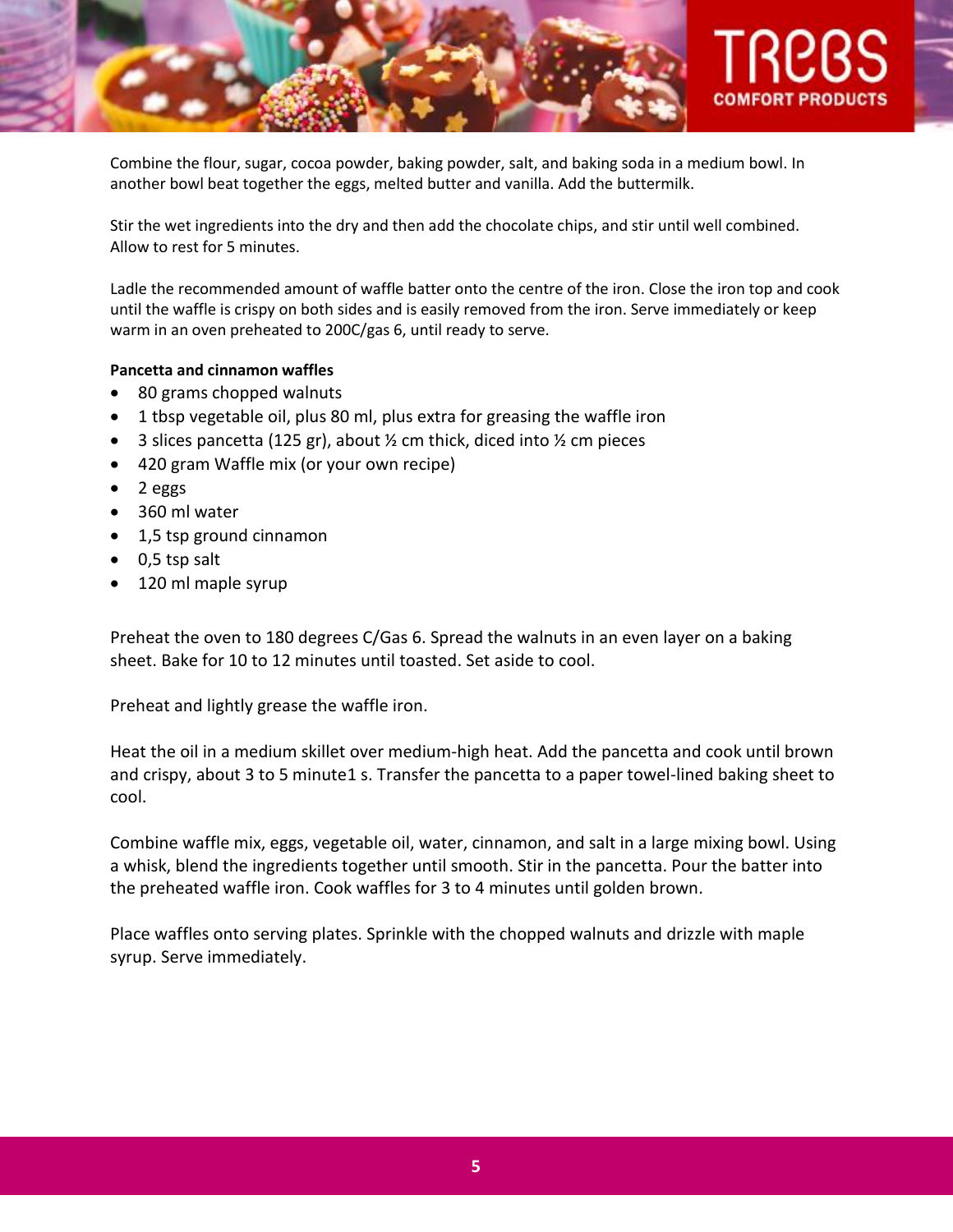

# COMFORT PRODUCTS

## <span id="page-5-0"></span>**Pumpkin waffles with maple walnut apples**



# *Ingredients for the waffles:*

- 130 gram soft flour
- 30 gram wheat germ
- 65 gram granulated sugar
- 1 tbsp baking powder
- 1 tsp pumpkin pie spice
- 0,5 tsp freshly grated nutmeg
- 0,5 tsp fine salt
- $-180$  ml milk
- 125 gram pumpkin puree
- 60 gram melted butter
- 60 ml melted vegetable fat (transfat free)
- 1 large egg
- 1 large egg white

# *Ingredients for the topping:*

- 30 to 45 gram unsalted butter
- 2 crisp apples peeled and sliced thinly
- 80 gram pure maple syrup
- 50 gram toasted walnuts

# *For the waffles:*

Preheat the waffle iron to medium heat.

Whisk the flour, wheat germ, sugar, baking powder, spice and salt together in a large bowl.

Beat the milk, pumpkin, melted butter, and melted shortening, egg and egg white together in a bowl. Make a well of the dry ingredients in the centre and pour in the wet ingredients. Whisk together to make a slightly lumpy batter.

Pour and spread about 240ml batter into the waffle iron. Cover and cook until crisp and a rich golden brown, about 7 mins. (Try to resist the temptation to open the waffle iron too soon. Steam will puff out of the iron while the waffles cook, when this stops the waffle is cooked.) Repeat with the remaining batter. Serve hot with the apples.

# *For the topping:*

Melt the butter in a skillet over medium heat. Add the apples and let cook until slightly browned, but still crisp, about 4 mins. Add the maple syrup and walnuts and toss to coat.